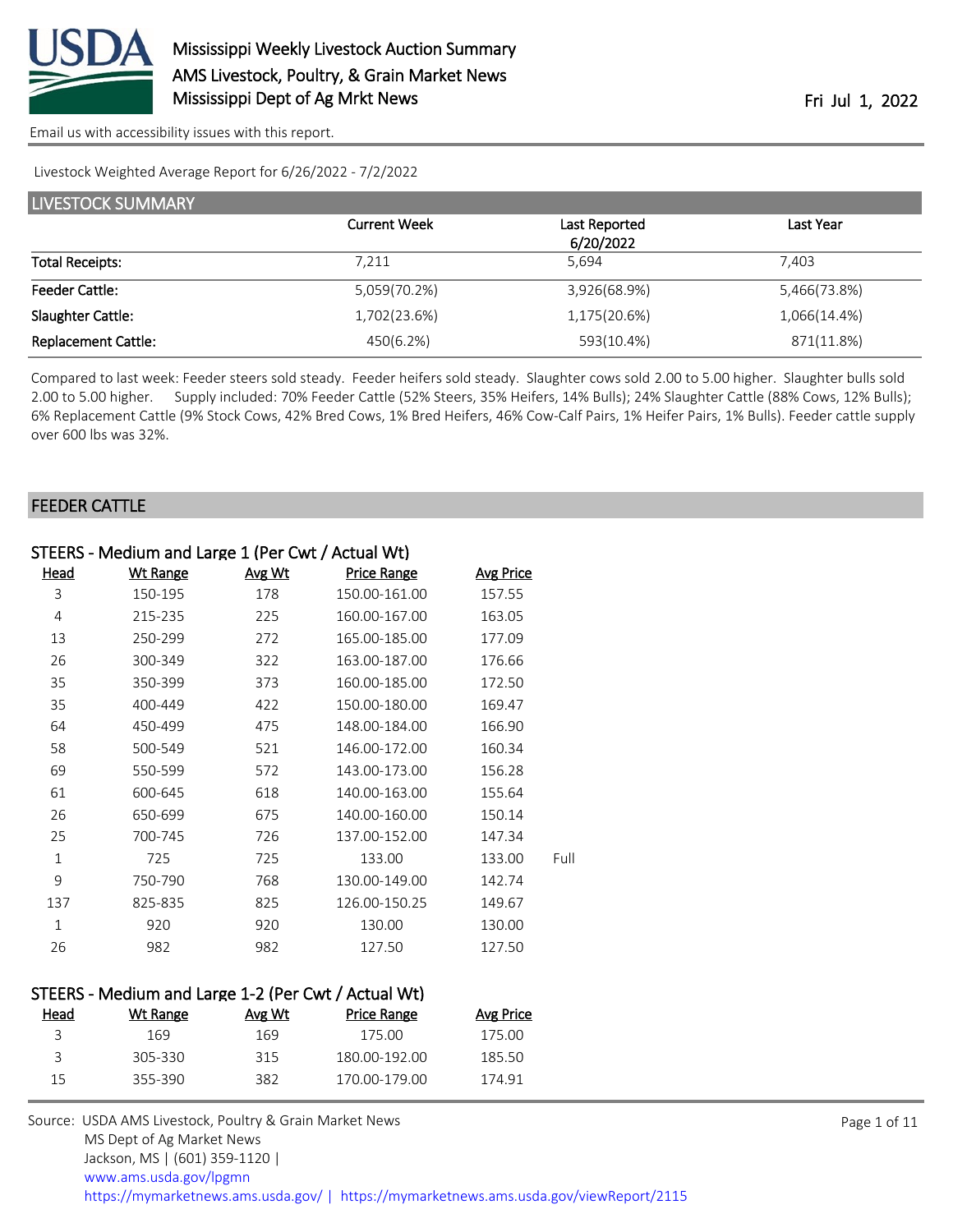

# Mississippi Weekly Livestock Auction Summary AMS Livestock, Poultry, & Grain Market News Mississippi Dept of Ag Mrkt News **Fri 10** and 2022 Fri Jul 1, 2022

[Email us with accessibility issues with this report.](mailto:mars@ams.usda.gov?subject=508%20issue)

| 20  | 405-445 | 426 | 160.00-175.00 | 168.93 |             |
|-----|---------|-----|---------------|--------|-------------|
| 9   | 424     | 424 | 180.00        | 180.00 | Value Added |
| 21  | 450-499 | 477 | 145.00-180.00 | 167.50 |             |
| 4   | 467     | 467 | 162.50-175.00 | 168.75 | Value Added |
| 45  | 500-542 | 522 | 145.00-174.00 | 167.41 |             |
| 14  | 505-535 | 516 | 166.00-179.50 | 174.26 | Value Added |
| 104 | 550-593 | 590 | 147.00-177.00 | 175.62 |             |
| 6   | 560-580 | 567 | 145.00-158.00 | 153.56 | Value Added |
| 24  | 600-645 | 610 | 129.00-160.00 | 150.35 |             |
| 24  | 616-622 | 619 | 148.00-161.00 | 156.41 | Value Added |
| 46  | 660-672 | 672 | 143.00-155.00 | 154.74 |             |
| 72  | 740     | 740 | 164.00        | 164.00 |             |
| 29  | 703-714 | 708 | 150.00        | 150.00 | Value Added |
| 10  | 755-772 | 770 | 133.00-139.00 | 138.41 |             |
| 66  | 805-840 | 836 | 147.00-157.00 | 155.83 |             |
| 3   | 823     | 823 | 143.50        | 143.50 | Value Added |
| 5   | 870     | 870 | 140.00        | 140.00 | Value Added |
|     |         |     |               |        |             |

#### STEERS - Medium and Large 2 (Per Cwt / Actual Wt)

| Head | Wt Range | Avg Wt | <b>Price Range</b> | <b>Avg Price</b> |
|------|----------|--------|--------------------|------------------|
| 1    | 190      | 190    | 160.00             | 160.00           |
| 4    | 205-235  | 218    | 135.00-160.00      | 148.13           |
| 17   | 250-285  | 266    | 153.00-168.00      | 159.19           |
| 9    | 300-345  | 323    | 150.00-169.00      | 158.02           |
| 26   | 350-395  | 374    | 145.00-177.00      | 161.63           |
| 15   | 400-445  | 422    | 135.00-157.00      | 149.54           |
| 17   | 455-495  | 473    | 132.00-160.00      | 148.42           |
| 14   | 505-545  | 522    | 130.00-155.00      | 143.69           |
| 4    | 555-590  | 574    | 134.00-155.00      | 141.71           |
| 18   | 600-640  | 624    | 122.50-150.00      | 143.71           |
| 5    | 665-685  | 678    | 144.00-148.00      | 145.40           |

#### STEERS - Medium and Large 3 (Per Cwt / Actual Wt)

| Head          | Wt Range | Avg Wt | <b>Price Range</b> | Avg Price |
|---------------|----------|--------|--------------------|-----------|
| 14            | 250-299  | 275    | 130.00-160.00      | 146.14    |
| 5             | 300-349  | 329    | 130.00-164.00      | 150.32    |
| 7             | 350-399  | 372    | 130.00-161.00      | 143.46    |
| 11            | 400-449  | 424    | 131.00-152.50      | 141.71    |
| $\mathcal{P}$ | 450-465  | 458    | 124.00-143.00      | 133.34    |
| q             | 500-545  | 518    | 80.00-142.00       | 121.59    |
| 1             | 585      | 585    | 137.00             | 137.00    |
| 6             | 600-625  | 604    | 80.00              | 80.00     |
|               |          |        |                    |           |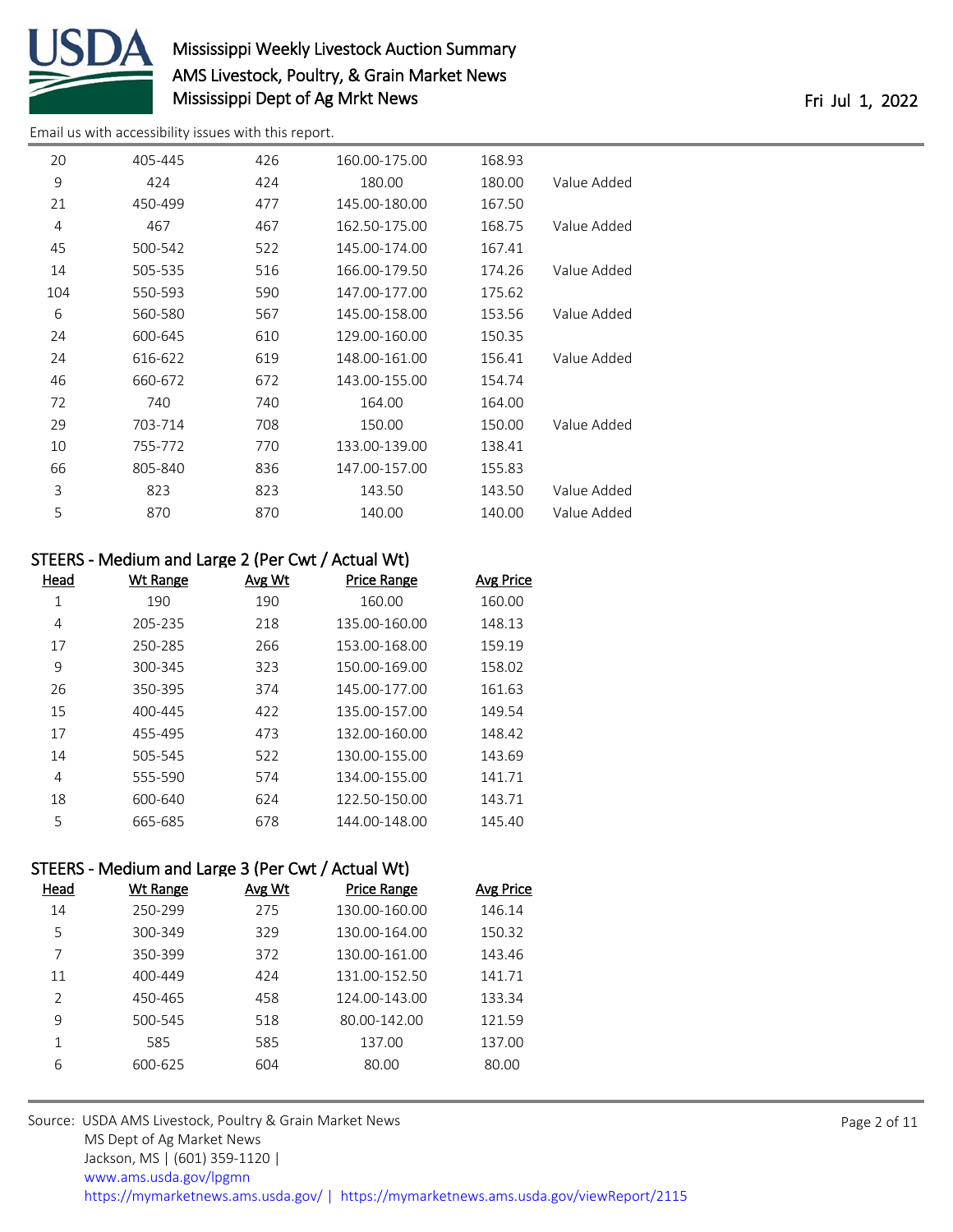

|      | HEIFERS - Medium and Large 1 (Per Cwt / Actual Wt) |        |               |                  |  |  |
|------|----------------------------------------------------|--------|---------------|------------------|--|--|
| Head | Wt Range                                           | Avg Wt | Price Range   | <u>Avg Price</u> |  |  |
| 3    | 150-185                                            | 165    | 145.00-150.00 | 146.52           |  |  |
| 4    | 200-240                                            | 224    | 140.00-160.00 | 148.18           |  |  |
| 16   | 250-299                                            | 273    | 147.50-160.00 | 153.90           |  |  |
| 21   | 300-345                                            | 326    | 140.00-175.00 | 157.24           |  |  |
| 49   | 350-399                                            | 376    | 130.00-163.00 | 144.46           |  |  |
| 49   | 400-449                                            | 425    | 127.50-159.00 | 144.25           |  |  |
| 76   | 450-499                                            | 474    | 130.00-158.00 | 144.16           |  |  |
| 46   | 500-549                                            | 519    | 127.00-155.00 | 139.32           |  |  |
| 45   | 550-599                                            | 571    | 128.00-148.00 | 136.38           |  |  |
| 27   | 600-645                                            | 621    | 122.00-144.00 | 133.38           |  |  |
| 16   | 650-695                                            | 675    | 116.00-130.00 | 125.95           |  |  |
| 7    | 710-745                                            | 721    | 107.00-131.00 | 117.80           |  |  |
| 6    | 750-795                                            | 773    | 90.00-123.00  | 112.12           |  |  |
| 1    | 845                                                | 845    | 130.00        | 130.00           |  |  |
| 5    | 855-870                                            | 863    | 90.00-126.00  | 110.42           |  |  |
| 1    | 905                                                | 905    | 120.00        | 120.00           |  |  |
| 1    | 970                                                | 970    | 116.00        | 116.00           |  |  |
|      |                                                    |        |               |                  |  |  |

685 685 133.00 133.00

## HEIFERS - Medium and Large 1-2 (Per Cwt / Actual Wt)

| Head | <b>Wt Range</b> | Avg Wt | <b>Price Range</b> | <b>Avg Price</b> |             |
|------|-----------------|--------|--------------------|------------------|-------------|
| 1    | 165             | 165    | 135.00             | 135.00           |             |
| 5    | 200-240         | 225    | 135.00-150.00      | 143.50           |             |
| 5    | 250-295         | 270    | 135.00-152.50      | 146.49           |             |
| 6    | 300-335         | 313    | 142.00-157.00      | 150.40           |             |
| 15   | 350-398         | 374    | 137.00-164.00      | 150.54           |             |
| 6    | 385-390         | 387    | 145.00-157.00      | 152.97           | Value Added |
| 30   | 410-445         | 434    | 138.00-155.00      | 148.76           |             |
| 9    | 416-424         | 420    | 138.00-155.00      | 147.52           | Value Added |
| 29   | 450-496         | 479    | 134.00-155.00      | 145.70           |             |
| 12   | 450-495         | 485    | 149.00-155.00      | 150.50           | Value Added |
| 45   | 500-547         | 524    | 122.50-155.00      | 146.84           |             |
| 32   | 540-548         | 546    | 136.50-158.00      | 143.07           | Value Added |
| 3    | 557-580         | 565    | 125.00-142.00      | 136.18           |             |
| 3    | 595             | 595    | 140.00             | 140.00           | Value Added |
| 50   | 610-634         | 628    | 129.00-145.00      | 143.11           |             |
| 6    | 608             | 608    | 134.00             | 134.00           | Value Added |
| 4    | 650-665         | 661    | 125.00-130.00      | 127.77           |             |
| 26   | 651-670         | 661    | 135.00-139.50      | 136.93           | Value Added |

Source: USDA AMS Livestock, Poultry & Grain Market News MS Dept of Ag Market News Jackson, MS | (601) 359-1120 | [www.ams.usda.gov/lpgmn](https://www.ams.usda.gov/market-news) <https://mymarketnews.ams.usda.gov/> [|](https://www.ams.usda.gov/market-news) <https://mymarketnews.ams.usda.gov/viewReport/2115>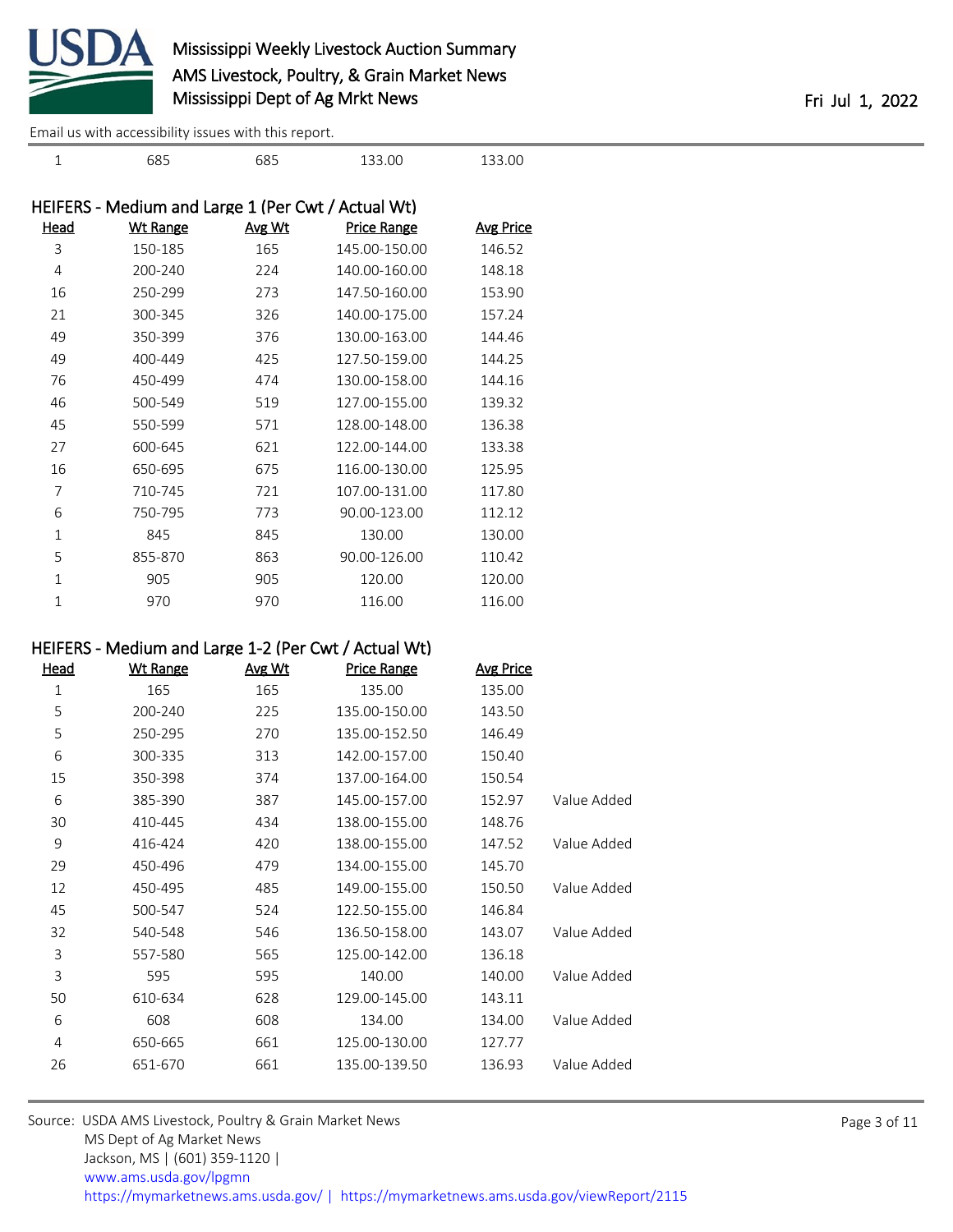

|   | 790 | 790 | 112.00 | 112.00 |
|---|-----|-----|--------|--------|
| q | 885 | 885 | 122.75 | 12275  |

| HEIFERS - Medium and Large 2 (Per Cwt / Actual Wt) |                 |               |                    |                  |
|----------------------------------------------------|-----------------|---------------|--------------------|------------------|
| Head                                               | <b>Wt Range</b> | <u>Avg Wt</u> | <b>Price Range</b> | <b>Avg Price</b> |
| 1                                                  | 145             | 145           | 135.00             | 135.00           |
| $\overline{2}$                                     | 150-170         | 160           | 120.00-142.00      | 131.69           |
| 8                                                  | 200-245         | 228           | 110.00-160.00      | 130.91           |
| 12                                                 | 250-295         | 273           | 126.00-157.00      | 137.51           |
| 18                                                 | 300-345         | 322           | 124.00-145.00      | 134.03           |
| 16                                                 | 360-395         | 376           | 115.00-143.00      | 131.89           |
| 15                                                 | 400-445         | 421           | 115.00-140.00      | 132.73           |
| 9                                                  | 450-490         | 469           | 115.00-140.00      | 130.52           |
| 17                                                 | 505-545         | 522           | 117.50-137.00      | 128.41           |
| 9                                                  | 555-595         | 577           | 110.00-148.00      | 126.93           |
| 14                                                 | 605-640         | 619           | 110.00-134.00      | 126.50           |
| 4                                                  | 660-670         | 664           | 117.50-130.00      | 126.87           |
| 2                                                  | 755-770         | 763           | 90.00              | 90.00            |
| 1                                                  | 840             | 840           | 100.00             | 100.00           |

## HEIFERS - Medium and Large 2-3 (Per Cwt / Actual Wt)

| Head<br><u>_______</u> | Wt Range | Avg Wt | Price Range | <b>Avg Price</b> |
|------------------------|----------|--------|-------------|------------------|
|                        | 388      | 388    | 118.00      | 118.00           |

|      | HEIFERS - Medium and Large 3 (Per Cwt / Actual Wt) |        |                    |           |
|------|----------------------------------------------------|--------|--------------------|-----------|
| Head | Wt Range                                           | Avg Wt | <b>Price Range</b> | Avg Price |
| 12   | 250-299                                            | 276    | 113.00-140.00      | 132.59    |
| 13   | 300-349                                            | 318    | 90.00-135.00       | 122.65    |
| 1    | 395                                                | 395    | 138.00             | 138.00    |
| 19   | 400-449                                            | 421    | 60.00-130.00       | 117.12    |
| 11   | 455-490                                            | 463    | 80.00-128.00       | 104.32    |
| 4    | 500-545                                            | 520    | 80.00-128.00       | 113.98    |
| 3    | 550-595                                            | 573    | 117.00-128.00      | 121.02    |
| 1    | 630                                                | 630    | 120.00             | 120.00    |
| 3    | 665-680                                            | 672    | 119.00-125.00      | 122.32    |

| BULLS - Medium and Large 1 (Per Cwt / Actual Wt) |          |        |                    |                  |  |  |
|--------------------------------------------------|----------|--------|--------------------|------------------|--|--|
| Head                                             | Wt Range | Avg Wt | <b>Price Range</b> | <b>Avg Price</b> |  |  |
|                                                  | 160-190  | 175    | 150.00-165.00      | 156.86           |  |  |
| 4                                                | 200-245  | 231    | 150.00-170.00      | 161.78           |  |  |
| 14                                               | 250-295  | 274    | 140.00-179.00      | 164.60           |  |  |
| 19                                               | 300-345  | 326    | 145.00-185.00      | 170.01           |  |  |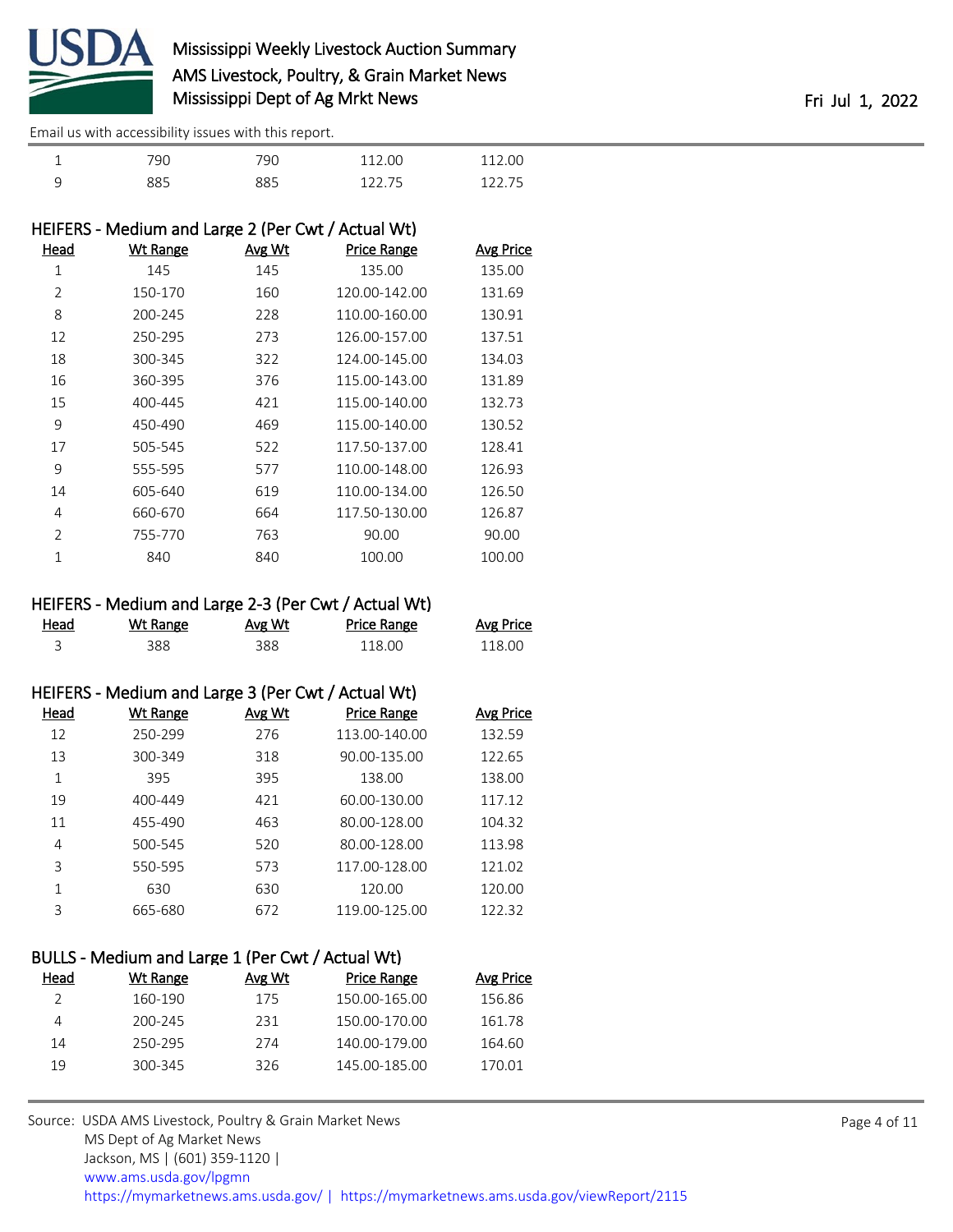

# Mississippi Weekly Livestock Auction Summary AMS Livestock, Poultry, & Grain Market News Mississippi Dept of Ag Mrkt News **Fri Jul 1, 2022**

[Email us with accessibility issues with this report.](mailto:mars@ams.usda.gov?subject=508%20issue)

| 31             | 350-399 | 372 | 135.00-185.00 | 164.91 |      |
|----------------|---------|-----|---------------|--------|------|
| 14             | 400-445 | 420 | 145.00-172.00 | 158.04 |      |
| 40             | 450-499 | 472 | 140.00-175.00 | 152.77 |      |
| 21             | 500-540 | 514 | 130.00-160.00 | 148.36 |      |
| $\overline{2}$ | 540-545 | 543 | 140.00        | 140.00 | Full |
| 26             | 550-599 | 575 | 120.00-157.00 | 135.88 |      |
| 18             | 600-649 | 620 | 119.00-148.00 | 133.06 |      |
| 3              | 650-685 | 663 | 119.00-133.00 | 127.20 |      |
| 3              | 700-715 | 707 | 134.00-137.00 | 135.68 |      |
| 1              | 780     | 780 | 110.00        | 110.00 |      |
| 1              | 840     | 840 | 114.00        | 114.00 |      |
|                |         |     |               |        |      |

## BULLS - Medium and Large 1-2 (Per Cwt / Actual Wt)

| Head          | Wt Range | Avg Wt | Price Range   | Avg Price |
|---------------|----------|--------|---------------|-----------|
| 5             | 265-280  | 274    | 155.00-180.00 | 161.77    |
| 9             | 300-345  | 325    | 140.00-183.00 | 167.70    |
| 8             | 350-390  | 371    | 155.00-180.00 | 166.35    |
| 5             | 405-445  | 428    | 148.00-160.00 | 153.71    |
| 9             | 455-495  | 468    | 145,00-168,00 | 149.47    |
| 11            | 500-530  | 517    | 128.00-149.00 | 143.51    |
| 9             | 555-595  | 575    | 125.00-155.00 | 139.69    |
| $\mathcal{P}$ | 610-645  | 628    | 135.00-136.00 | 135.51    |
| $\mathcal{P}$ | 665-690  | 678    | 126.00-131.00 | 128.45    |

#### BULLS - Medium and Large 2 (Per Cwt / Actual Wt)

| Head           | <b>Wt Range</b> | Avg Wt | <b>Price Range</b> | <b>Avg Price</b> |
|----------------|-----------------|--------|--------------------|------------------|
| 1              | 135             | 135    | 130.00             | 130.00           |
| 1              | 155             | 155    | 130.00             | 130.00           |
| 4              | 250-290         | 268    | 130.00-160.00      | 146.18           |
| 4              | 300-340         | 325    | 130.00-150.00      | 143.36           |
| 14             | 355-395         | 374    | 120.00-164.00      | 143.34           |
| 10             | 400-435         | 419    | 117.50-159.00      | 143.73           |
| 14             | 450-495         | 469    | 120.00-153.00      | 135.94           |
| 11             | 500-545         | 523    | 110.00-156.00      | 133.60           |
| 9              | 550-595         | 574    | 114.00-150.00      | 125.29           |
| 1              | 605             | 605    | 130.00             | 130.00           |
| 3              | 655-695         | 680    | 115.00-134.00      | 124.17           |
| $\overline{2}$ | 700-725         | 713    | 100.00-107.00      | 103.44           |
| 1              | 790             | 790    | 75.00              | 75.00            |
| 1              | 880             | 880    | 85.00              | 85.00            |

# BULLS - Medium and Large 3 (Per Cwt / Actual Wt)<br>Head Wt Bange Avg Wt Price Bange

| <b>Head</b> | Wt Range                                                | Avg Wt | Price Range | Avg Price                                                                              |              |
|-------------|---------------------------------------------------------|--------|-------------|----------------------------------------------------------------------------------------|--------------|
|             | Source: USDA AMS Livestock, Poultry & Grain Market News |        |             |                                                                                        | Page 5 of 11 |
|             | MS Dept of Ag Market News                               |        |             |                                                                                        |              |
|             | Jackson, MS   (601) 359-1120                            |        |             |                                                                                        |              |
|             | www.ams.usda.gov/lpgmn                                  |        |             |                                                                                        |              |
|             |                                                         |        |             | https://mymarketnews.ams.usda.gov/   https://mymarketnews.ams.usda.gov/viewReport/2115 |              |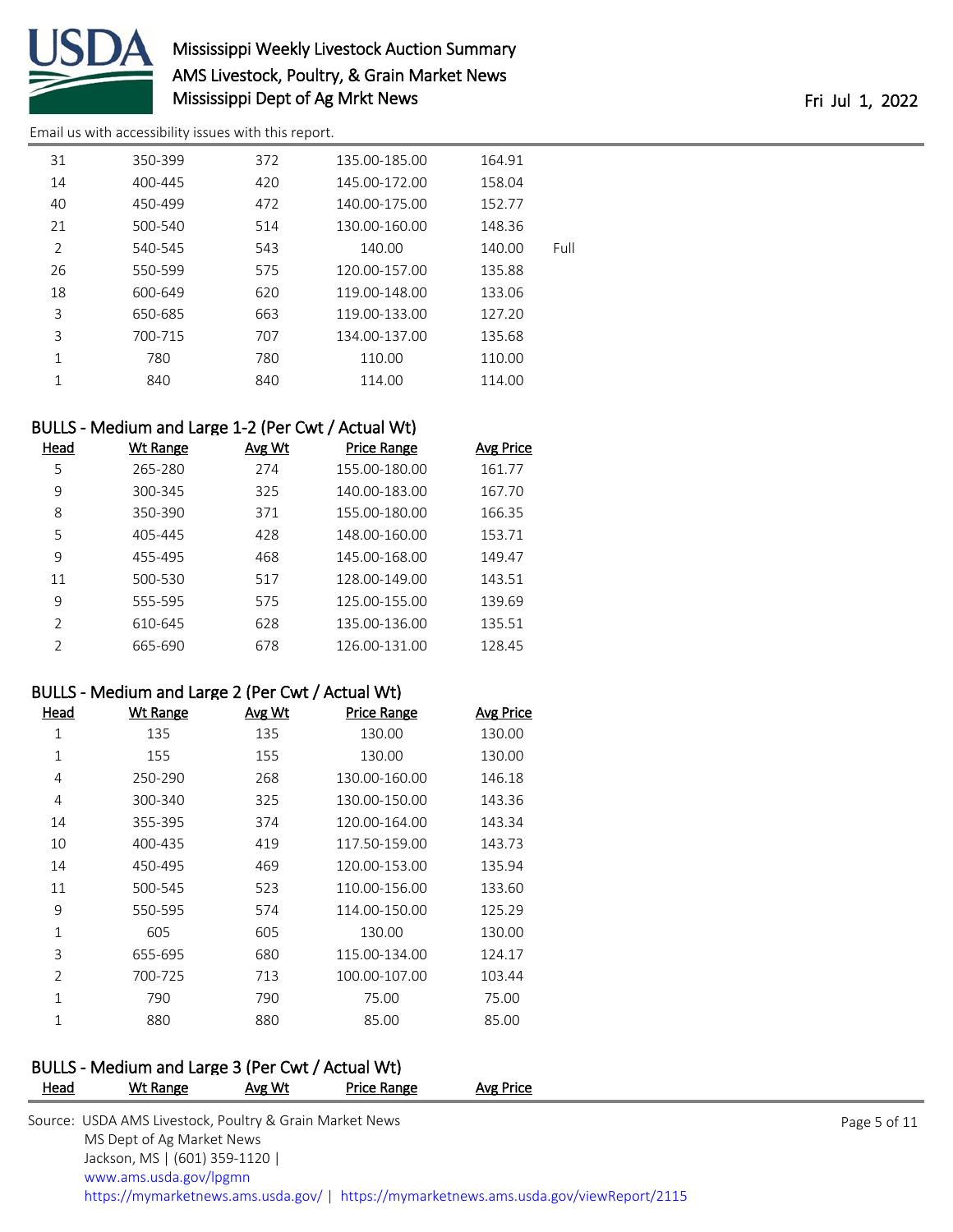

# Mississippi Weekly Livestock Auction Summary AMS Livestock, Poultry, & Grain Market News Mississippi Dept of Ag Mrkt News **Fri Jul 1, 2022**

[Email us with accessibility issues with this report.](mailto:mars@ams.usda.gov?subject=508%20issue)

| 355     | 355 | 133.00       | 133.00 |
|---------|-----|--------------|--------|
| 490     | 490 | 125.00       | 125.00 |
| 500-535 | 523 | 90.00-136.00 | 119.41 |
| 595     | 595 | 125.00       | 125.00 |

|  | BULLS - Medium 1 (Per Cwt / Actual Wt) |  |  |  |
|--|----------------------------------------|--|--|--|
|  |                                        |  |  |  |

| <u>Head</u>                      | Wt Range | Avg Wt | Price Range | Avg Price |  |  |
|----------------------------------|----------|--------|-------------|-----------|--|--|
|                                  |          |        | 173.00 -    | 173 NO    |  |  |
| $C1$ and $C1$ item $C2$ and $C3$ |          |        |             |           |  |  |

|  | <b>SLAUGHTER CATTLE</b> |
|--|-------------------------|
|  |                         |

| COWS - Breaker 75-80% (Per Cwt / Actual Wt) |           |        |                    |           |          |  |  |
|---------------------------------------------|-----------|--------|--------------------|-----------|----------|--|--|
| Head                                        | Wt Range  | Avg Wt | <b>Price Range</b> | Avg Price | Dressing |  |  |
| 40                                          | 850-1650  | 1282   | 64.00-95.50        | 82.50     | Average  |  |  |
| 6                                           | 1215-1630 | 1418   | 88.00-100.00       | 91.67     | High     |  |  |
|                                             | 1405-1480 | 1443   | 70.00-72.00        | 71.03     | Low      |  |  |

#### COWS - Boner 80-85% (Per Cwt / Actual Wt)

| Head | Wt Range  | Avg Wt | Price Range  | Avg Price | Dressing |
|------|-----------|--------|--------------|-----------|----------|
| 270  | 850-1765  | 1115   | 66.00-99.00  | 85.26     | Average  |
| 98   | 1050-1480 | 1256.  | 74.00-107.50 | 91.20     | High     |
| 11   | 1015-1350 | 1170   | 70.00-84.50  | 80.09     | LOW      |

# COWS - Lean 85-90% (Per Cwt / Actual Wt)

| <u>Head</u> | Wt Range | Avg Wt | Price Range | Avg Price | <b>Dressing</b>  |
|-------------|----------|--------|-------------|-----------|------------------|
| 235         | 695-1440 | 1019   | 35.00-85.00 | 70.41     | Average          |
| 110         | 810-1545 | 1086   | 64.00-95.00 | 82.75     | High             |
| 101         | 665-1225 | 843    | 25.00-70.00 | 54.31     | LOW              |
| 4           | 800-975  | 919    | 35.00-48.00 | 40.64     | Low Light Weight |
| 9           | 700-1045 | 855    | 25.50-35.00 | 29.34     | Very Low         |

#### BULLS - 1 (Per Cwt / Actual Wt)

| <u>Head</u> | Wt Range  | Avg Wt | Price Range   | Avg Price | Dressing |
|-------------|-----------|--------|---------------|-----------|----------|
| 19          | 1000-2075 | 1471   | 78.00-115.00  | 103.11    | Average  |
| フフ          | 1500-2150 | 1810   | 104.00-115.50 | 110.75    | High     |

| BULLS - 1-2 (Per Cwt / Actual Wt) |           |        |                    |           |          |  |  |  |  |  |
|-----------------------------------|-----------|--------|--------------------|-----------|----------|--|--|--|--|--|
| Head                              | Wt Range  | Avg Wt | <b>Price Range</b> | Avg Price | Dressing |  |  |  |  |  |
| 43                                | 1105-2325 | 1581   | 85.00-120.00       | 108.22    | Average  |  |  |  |  |  |
|                                   | 1560-2030 | 1784   | 115.00-122.00      | 117.23    | High     |  |  |  |  |  |
| 12                                | 810-1565  | 1038   | 75.00-100.00       | 89.76     | LOW      |  |  |  |  |  |

# BULLS - 1-3 (Per Cwt / Actual Wt)

| Source: USDA AMS Livestock, Poultry & Grain Market News                                |
|----------------------------------------------------------------------------------------|
| MS Dept of Ag Market News                                                              |
| Jackson, MS   (601) 359-1120                                                           |
| www.ams.usda.gov/lpgmn                                                                 |
| https://mymarketnews.ams.usda.gov/   https://mymarketnews.ams.usda.gov/viewReport/2115 |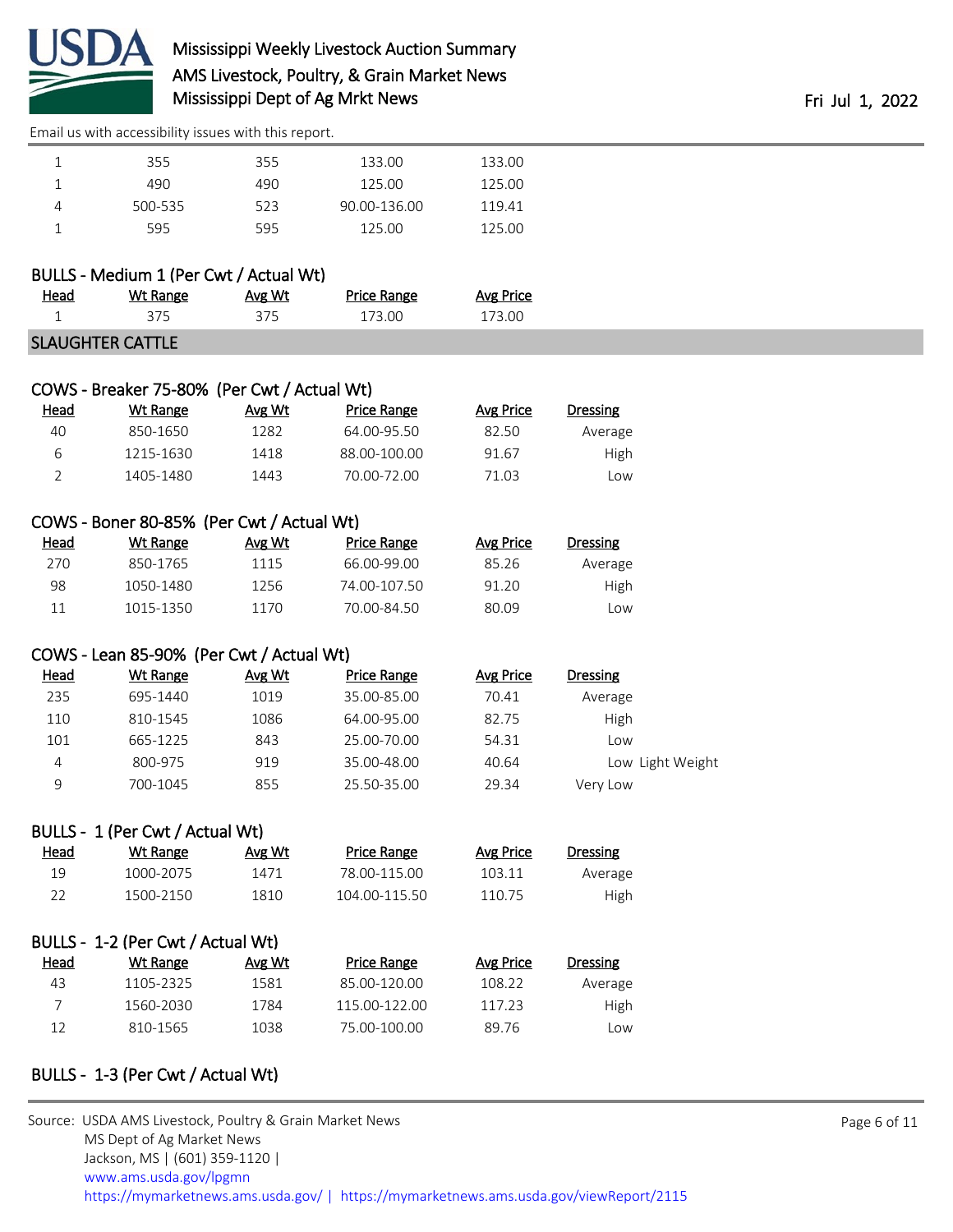

| <u>Head</u><br>2 | <b>Wt Range</b><br>990-1260       |                | Avg Wt<br>1125                                          | <b>Price Range</b><br>70.00-77.00                        | <b>Avg Price</b><br>73.92 | <b>Dressing</b><br>Average |              |
|------------------|-----------------------------------|----------------|---------------------------------------------------------|----------------------------------------------------------|---------------------------|----------------------------|--------------|
|                  |                                   |                |                                                         |                                                          |                           |                            |              |
|                  | BULLS - 2 (Per Cwt / Actual Wt)   |                |                                                         |                                                          |                           |                            |              |
| <b>Head</b>      | <b>Wt Range</b>                   |                | Avg Wt                                                  | <b>Price Range</b>                                       | <b>Avg Price</b>          | <b>Dressing</b>            |              |
| 13               | 1500-1765                         |                | 1522                                                    | 104.00-105.00                                            | 104.08                    | Average                    |              |
|                  |                                   |                |                                                         |                                                          |                           |                            |              |
|                  | BULLS - 2-3 (Per Cwt / Actual Wt) |                |                                                         |                                                          |                           |                            |              |
| <u>Head</u>      | Wt Range                          |                | Avg Wt                                                  | <b>Price Range</b>                                       | <b>Avg Price</b>          | <b>Dressing</b>            |              |
| $\overline{7}$   | 865-1835                          |                | 1193                                                    | 80.00-95.00                                              | 88.23                     | Average                    |              |
|                  | REPLACEMENT CATTLE                |                |                                                         |                                                          |                           |                            |              |
|                  |                                   |                |                                                         |                                                          |                           |                            |              |
|                  |                                   |                |                                                         | STOCK COWS - Medium and Large 1 (Per Cwt / Actual Wt)    |                           |                            |              |
| <u>Age</u>       | <b>Stage</b>                      | <b>Head</b>    | <b>Wt Range</b>                                         | Avg Wt                                                   | <b>Price Range</b>        | <b>Avg Price</b>           |              |
| $2 - 4$          | $\bigcirc$                        | $\mathbf{1}$   | 860                                                     | 860                                                      | 72.00                     | 72.00                      |              |
|                  |                                   |                |                                                         |                                                          |                           |                            |              |
|                  |                                   |                |                                                         | STOCK COWS - Medium and Large 1-2 (Per Unit / Actual Wt) |                           |                            |              |
| <b>Age</b>       | <b>Stage</b>                      | Head           | <b>Wt Range</b>                                         | Avg Wt                                                   | <b>Price Range</b>        | <b>Avg Price</b>           |              |
| $2 - 4$          | 0                                 | 6              | 660-865                                                 | 768                                                      | 500.00-660.00             | 575.05                     |              |
| $2 - 8$          | $\circ$                           | 1              | 770                                                     | 770                                                      | 420.00                    | 420.00                     |              |
|                  |                                   |                |                                                         | STOCK COWS - Medium and Large 2-3 (Per Unit / Actual Wt) |                           |                            |              |
| <b>Age</b>       | <b>Stage</b>                      | <b>Head</b>    | <b>Wt Range</b>                                         | Avg Wt                                                   | <b>Price Range</b>        | <b>Avg Price</b>           |              |
| $2 - 4$          | $\circ$                           | $\mathbf{1}$   | 765                                                     | 765                                                      | 385.00                    | 385.00                     |              |
| $5-8$            | 0                                 | $\mathbf{1}$   | 765                                                     | 765                                                      | 400.00                    | 400.00                     |              |
|                  |                                   |                |                                                         |                                                          |                           |                            |              |
|                  |                                   |                |                                                         | STOCK COWS - Small and Medium 1 (Per Unit / Actual Wt)   |                           |                            |              |
| <b>Age</b>       | <b>Stage</b>                      | <b>Head</b>    | <b>Wt Range</b>                                         | Avg Wt                                                   | <b>Price Range</b>        | <b>Avg Price</b>           |              |
| $2 - 8$          | $\bigcirc$                        | 8              | 750-1100                                                | 925                                                      | 420.00-540.00             | 491.35                     |              |
|                  |                                   |                |                                                         |                                                          |                           |                            |              |
|                  |                                   |                |                                                         | STOCK COWS - Small and Medium 1-2 (Per Unit / Actual Wt) |                           |                            |              |
| <u>Age</u>       | <b>Stage</b>                      | Head           | <b>Wt Range</b>                                         | Avg Wt                                                   | <b>Price Range</b>        | <b>Avg Price</b>           |              |
| $2 - 4$          | O                                 | $\overline{2}$ | 665-780                                                 | 723                                                      | 250.00-475.00             | 371.45                     |              |
| $2 - 8$          | O                                 | $\mathbf 1$    | 620                                                     | 620                                                      | 500.00                    | 500.00                     |              |
| $5 - 8$          | $\bigcirc$                        | $\overline{2}$ | 640-675                                                 | 658                                                      | 270.00-400.00             | 333.27                     |              |
|                  |                                   |                |                                                         |                                                          |                           |                            |              |
|                  |                                   |                |                                                         | BRED COWS - Medium and Large 1 (Per Unit / Actual Wt)    |                           |                            |              |
| <b>Age</b>       | <b>Stage</b>                      | <b>Head</b>    | <b>Wt Range</b>                                         | Avg Wt                                                   | <b>Price Range</b>        | <b>Avg Price</b>           |              |
| $2 - 4$          | $T2-3$                            | $\mathbf{1}$   | 1060                                                    | 1060                                                     | 925.00                    | 925.00                     |              |
| $2 - 8$          | T <sub>2</sub>                    | 1              | 1065                                                    | 1065                                                     | 950.00                    | 950.00                     |              |
| $2 - 8$          | $T2-3$                            | 6              | 850-1350                                                | 1100                                                     | 1000.00-1100.00           | 1061.36                    |              |
| $5 - 8$          | T <sub>2</sub>                    | $1\,$          | 1215                                                    | 1215                                                     | 1050.00                   | 1050.00                    |              |
|                  |                                   |                |                                                         |                                                          |                           |                            |              |
|                  |                                   |                | Source: USDA AMS Livestock, Poultry & Grain Market News |                                                          |                           |                            | Page 7 of 11 |
|                  | MS Dept of Ag Market News         |                |                                                         |                                                          |                           |                            |              |

 Jackson, MS | (601) 359-1120 | [www.ams.usda.gov/lpgmn](https://www.ams.usda.gov/market-news) <https://mymarketnews.ams.usda.gov/> [|](https://www.ams.usda.gov/market-news) <https://mymarketnews.ams.usda.gov/viewReport/2115>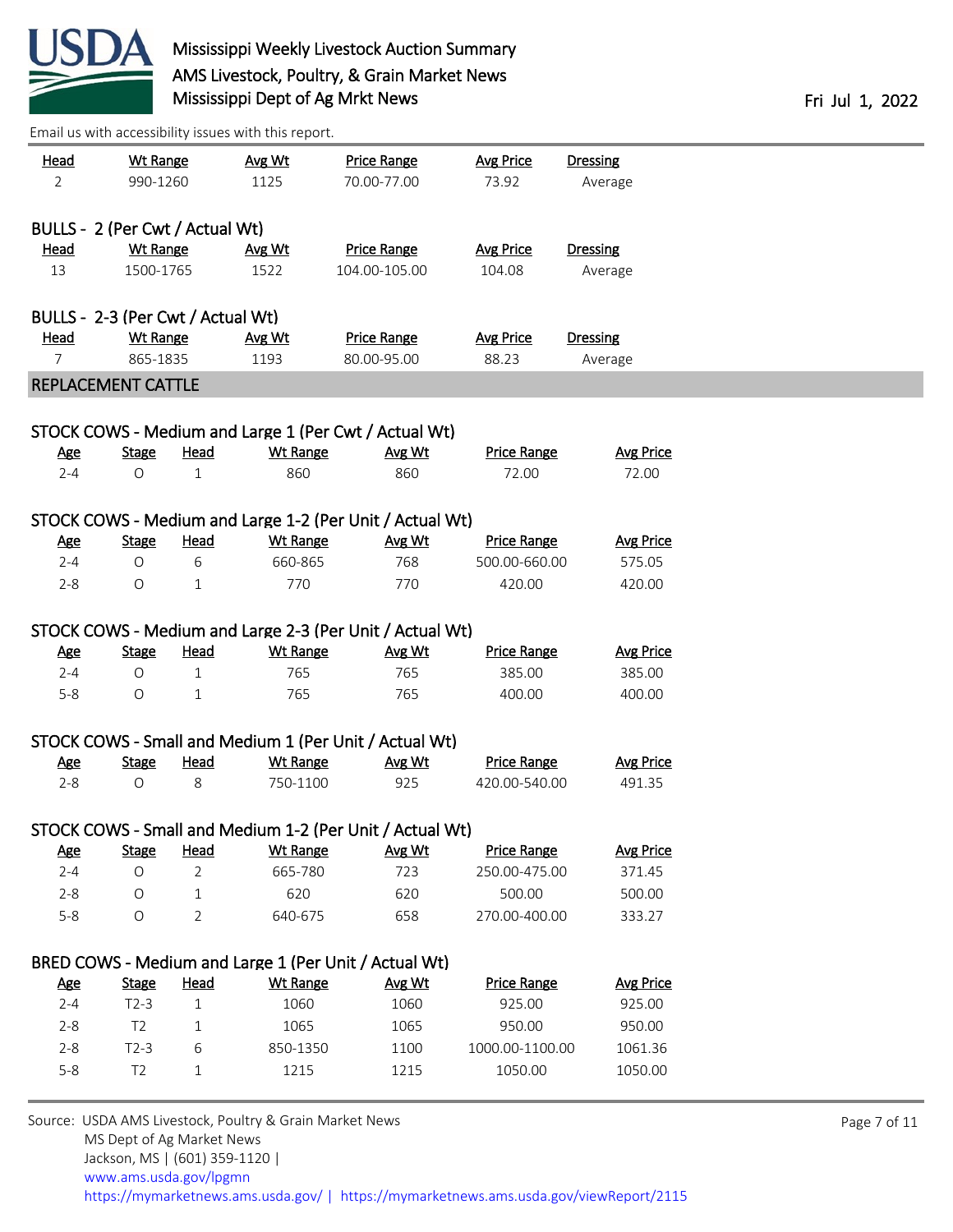

| $-$<br>5-8 | $7 - 5$<br>$ -$ | -<br>— | ---- | OC         | - 00<br>156 <sub>1</sub> |
|------------|-----------------|--------|------|------------|--------------------------|
| ΞС<br>י∼ ה | -               | -      | ---- | חרי<br>.OC | Ωſ<br>חר                 |

#### BRED COWS - Medium and Large 1-2 (Per Unit / Actual Wt)

| <b>Stage</b>   | <u>Head</u>    | <b>Wt Range</b> | <b>Avg Wt</b> | <b>Price Range</b> | <b>Avg Price</b> |       |
|----------------|----------------|-----------------|---------------|--------------------|------------------|-------|
| T1             | 9              | 770-1100        | 869           | 450.00-860.00      | 657.72           |       |
| T <sub>2</sub> | 10             | 830-1120        | 982           | 725.00-1080.00     | 919.78           |       |
| T <sub>2</sub> | 1              | 1155            | 1155          | 1100.00            | 1100.00          | Fancy |
| T <sub>3</sub> | 1              | 790             | 790           | 890.00             | 890.00           |       |
| $T1-2$         | 2              | 1010            | 1010          | 825.00             | 825.00           |       |
| $T2-3$         | 4              | 1100-1500       | 1300          | 1200.00-1500.00    | 1373.08          |       |
| T1             | 11             | 810-1150        | 1022          | 400.00-1050.00     | 847.09           |       |
| T1             | 1              | 1175            | 1175          | 1150.00            | 1150.00          | Fancy |
| T <sub>2</sub> | 20             | 605-1200        | 1092          | 380.00-1270.00     | 960.36           |       |
| T <sub>3</sub> | 9              | 915-1200        | 1142          | 750.00-1075.00     | 971.63           |       |
| T <sub>2</sub> | $\overline{2}$ | 1175            | 1175          | 900.00             | 900.00           |       |
| T3             | $\mathbf{1}$   | 860             | 860           | 635.00             | 635.00           |       |
|                |                |                 |               |                    |                  |       |

#### BRED COWS - Medium and Large 2 (Per Unit / Actual Wt)

| <u>Age</u> | <b>Stage</b> | Head | Wt Range  | Avg Wt | <b>Price Range</b> | Avg Price |
|------------|--------------|------|-----------|--------|--------------------|-----------|
| $2 - 4$    | T2-3         |      | 800       | 800    | 800.00             | 800.00    |
| $2 - 8$    | Τ1           |      | 900       | 900    | 750.00             | 750.00    |
| $5 - 8$    | T1-2         |      | 1005-1025 | 1015   | 870.00-900.00      | 884.85    |
| >8         |              |      | 845       | 845    | 575.00             | 575.00    |

#### BRED COWS - Medium and Large 2-3 (Per Unit / Actual Wt)

| <u>Age</u> | Stage | <u>Head</u> | Wt Range | Avg Wt | Price Range | Avg Price |
|------------|-------|-------------|----------|--------|-------------|-----------|
| 2-4        |       |             | 785      | 785.   | 500.00      | 500.00    |

#### BRED COWS - Small and Medium 1 (Per Unit / Actual Wt)

| <u>Age</u> | <b>Stage</b> | Head | Wt Range | Avg Wt | <b>Price Range</b> | Avg Price |
|------------|--------------|------|----------|--------|--------------------|-----------|
| $2 - 8$    |              |      | 750-1100 | 925    | .600.00-850.00     | 748.65    |
| $2 - 8$    |              |      | 750-1100 | 925    | 360.00-775.00      | 606.76    |

#### BRED COWS - Small and Medium 1-2 (Per Unit / Actual Wt)

| Age     | <b>Stage</b> | Head | Wt Range | Avg Wt | <b>Price Range</b> | Avg Price |
|---------|--------------|------|----------|--------|--------------------|-----------|
| $2 - 4$ |              |      | 600-750  | 667    | 300.00-450.00      | 372.50    |
| $2 - 4$ |              |      | 600-860  | 736    | 310.00-780.00      | 628.32    |
| $5 - 8$ |              |      | 725      | 725    | 470.00             | 470.00    |
| $5 - 8$ |              |      | 730      | 730    | 450.00             | 450.00    |

#### BRED HEIFERS - Medium and Large 1-2 (Per Unit / Actual Wt)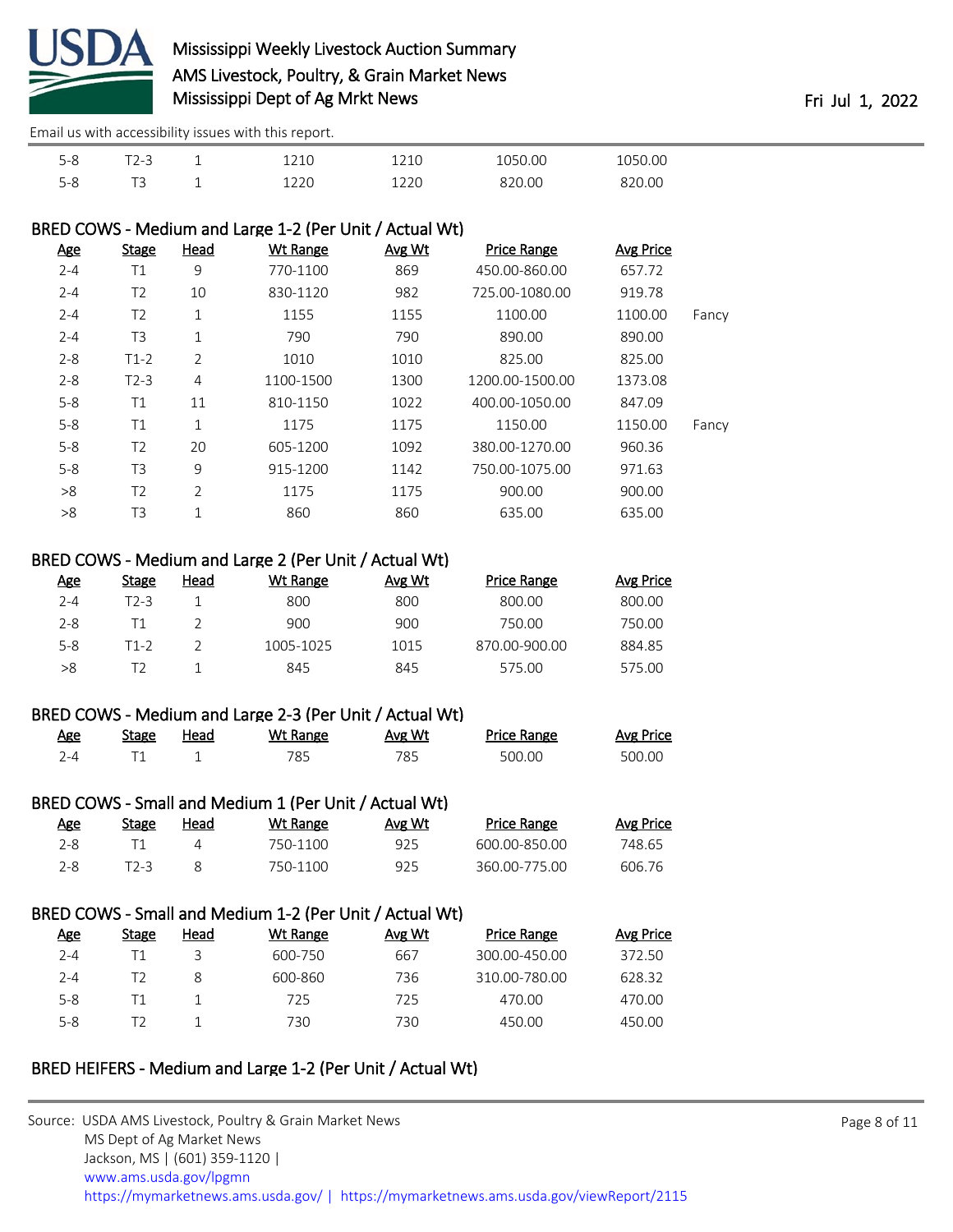

| <u>Age</u>            | <b>Stage</b> | <b>Head</b>    | <b>Wt Range</b> | Avg Wt | <b>Price Range</b>                                                                                  | <b>Avg Price</b> |       |
|-----------------------|--------------|----------------|-----------------|--------|-----------------------------------------------------------------------------------------------------|------------------|-------|
| $<$ 2                 | T1           | 2              | 820-1155        | 988    | 900.00-1010.00                                                                                      | 964.33           |       |
|                       |              |                |                 |        |                                                                                                     |                  |       |
|                       |              |                |                 |        | COW-CALF PAIRS - Medium and Large 1 w/ <150 lbs calf (Per Unit / Actual Wt)                         |                  |       |
| <u>Age</u>            | <b>Stage</b> | <b>Head</b>    | <b>Wt Range</b> | Avg Wt | <b>Price Range</b>                                                                                  | <b>Avg Price</b> |       |
| $2 - 4$               | $\circ$      | $\overline{2}$ | 1185            | 1185   | 1100.00                                                                                             | 1100.00          |       |
| $2 - 8$               | $\bigcirc$   | $\overline{4}$ | 850-1300        | 1075   | 975.00-1075.00                                                                                      | 1035.47          |       |
| $5 - 8$               | $\circ$      | $\overline{4}$ | 1240-1255       | 1248   | 1185.00-1210.00                                                                                     | 1197.58          |       |
|                       |              |                |                 |        |                                                                                                     |                  |       |
|                       |              |                |                 |        | COW-CALF PAIRS - Medium and Large 1 w/ 150-300 lbs calf (Per Unit / Actual Wt)                      |                  |       |
| <u>Age</u>            | <b>Stage</b> | <b>Head</b>    | <b>Wt Range</b> | Avg Wt | <b>Price Range</b>                                                                                  | <b>Avg Price</b> |       |
| $2 - 4$               | $\circ$      | $\overline{2}$ | 985             | 985    | 1130.00                                                                                             | 1130.00          |       |
| $2 - 8$               | $\circ$      | 8              | 850-1300        | 1075   | 950.00-1450.00                                                                                      | 1252.33          |       |
|                       |              |                |                 |        |                                                                                                     |                  |       |
|                       |              |                |                 |        | COW-CALF PAIRS - Medium and Large 1 w/ >300 lbs calf (Per Unit / Actual Wt)                         |                  |       |
| <u>Age</u>            | <b>Stage</b> | Head           | <b>Wt Range</b> | Avg Wt | <b>Price Range</b>                                                                                  | <b>Avg Price</b> |       |
| $5 - 8$               | $\bigcirc$   | $\overline{4}$ | 1185-1405       | 1295   | 1235.00-1275.00                                                                                     | 1256.70          |       |
|                       |              |                |                 |        |                                                                                                     |                  |       |
|                       |              |                |                 |        | COW-CALF PAIRS - Medium and Large 1-2 w/ <150 lbs calf (Per Unit / Actual Wt)                       |                  |       |
| <u>Age</u>            | <b>Stage</b> | <b>Head</b>    | <b>Wt Range</b> | Avg Wt | <b>Price Range</b>                                                                                  | <b>Avg Price</b> |       |
| $2 - 4$               | $\bigcirc$   | $\mathbf{1}$   | 710             | 710    | 800.00                                                                                              | 800.00           |       |
| $2 - 8$               | $\circ$      | $\mathbf{1}$   | 835             | 835    | 850.00                                                                                              | 850.00           |       |
| $5 - 8$               | $\bigcirc$   | 3              | 1055-1215       | 1108   | 850.00-1200.00                                                                                      | 977.89           |       |
| >8                    | $\bigcirc$   | 6              | 860-1220        | 1068   | 680.00-850.00                                                                                       | 747.11           |       |
|                       |              |                |                 |        |                                                                                                     |                  |       |
|                       |              |                |                 |        | COW-CALF PAIRS - Medium and Large 1-2 w/ 150-300 lbs calf (Per Unit / Actual Wt)                    |                  |       |
| <b>Age</b>            | <b>Stage</b> | <b>Head</b>    | <b>Wt Range</b> | Avg Wt | <b>Price Range</b>                                                                                  | <b>Avg Price</b> |       |
| $2 - 4$               | $\bigcirc$   | 10             | 700-1445        | 980    | 950.00-1250.00                                                                                      | 1095.30          |       |
| $5 - 8$               | O            | 15             | 895-1500        | 1039   | 800.00-1250.00                                                                                      | 1033.07          |       |
| >8                    | $\bigcirc$   | 3              | 865-960         | 908    | 800.00-1100.00                                                                                      | 950.17           |       |
|                       |              |                |                 |        |                                                                                                     |                  |       |
|                       |              |                |                 |        |                                                                                                     |                  |       |
|                       | <b>Stage</b> | <b>Head</b>    | <b>Wt Range</b> | Avg Wt | COW-CALF PAIRS - Medium and Large 1-2 w/ >300 lbs calf (Per Unit / Actual Wt)<br><b>Price Range</b> | <b>Avg Price</b> |       |
| <u>Age</u><br>$2 - 4$ | $\bigcirc$   | $\mathbf{1}$   | 1405            | 1405   | 1450.00                                                                                             | 1450.00          |       |
|                       |              |                |                 | 1150   |                                                                                                     |                  |       |
| $2 - 8$               | T1           | 10             | 1000-1300       |        | 1500.00-1750.00                                                                                     | 1641.30          |       |
| $5 - 8$               | $\bigcirc$   | $\overline{2}$ | 850             | 850    | 975.00                                                                                              | 975.00           |       |
| $5 - 8$               | $\circ$      | $\overline{2}$ | 1550            | 1550   | 1500.00                                                                                             | 1500.00          | Fancy |
| $5 - 8$               | T1           | 6              | 1125-1325       | 1227   | 1000.00-1275.00                                                                                     | 1121.94          |       |
| $5 - 8$               | T1           | 6              | 1200-1570       | 1418   | 1400.00-1625.00                                                                                     | 1511.22          | Fancy |
| >8                    | $\bigcirc$   | $\sqrt{4}$     | 1200-1300       | 1250   | 1050.00                                                                                             | 1050.00          |       |
|                       |              |                |                 |        |                                                                                                     |                  |       |

# COW-CALF PAIRS - Medium and Large 2 w/ 150-300 lbs calf (Per Unit / Actual Wt)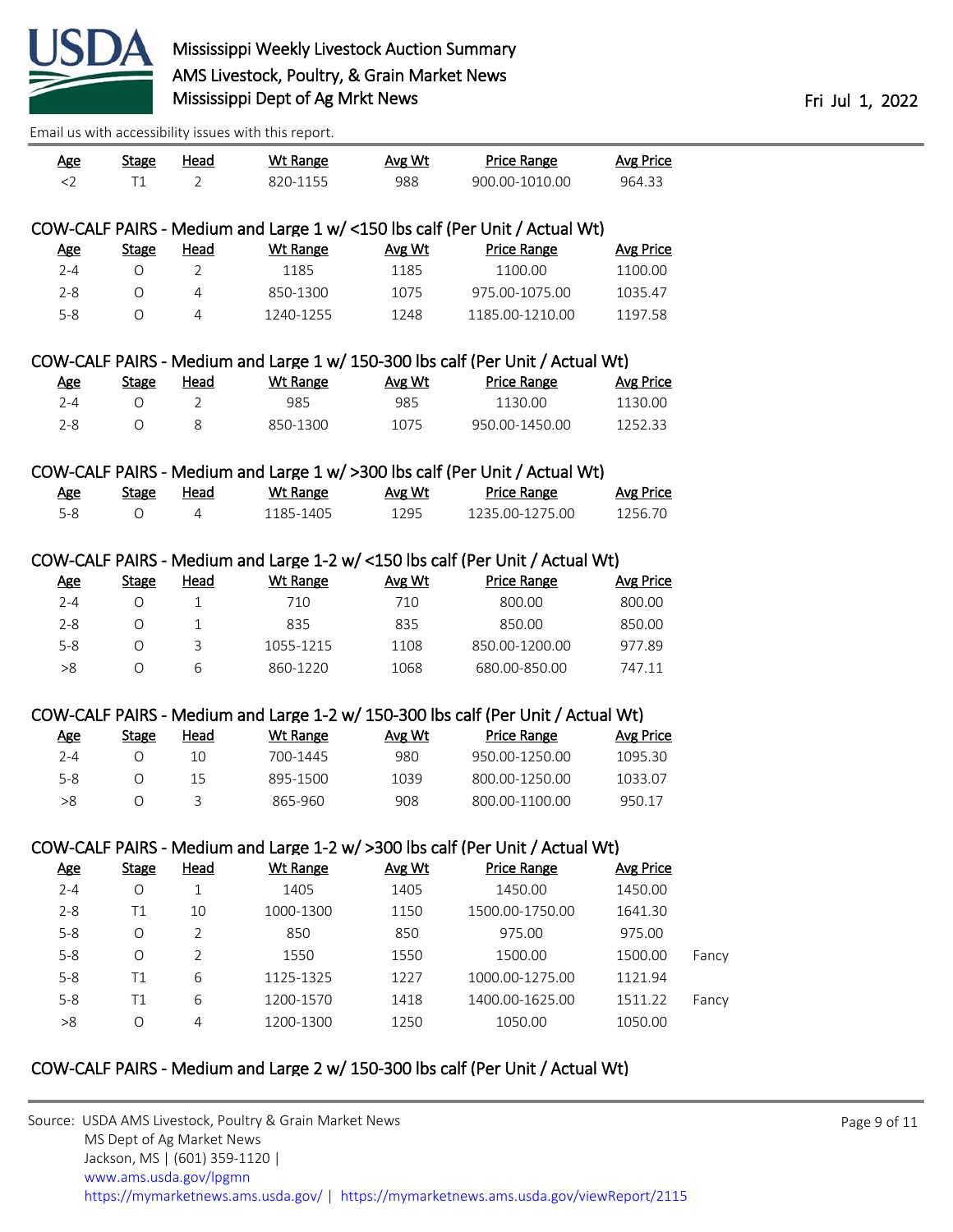

| <u>Age</u>                                                                   | <b>Stage</b> | <u>Head</u>                                         | <b>Wt Range</b> |        | Avg Wt | <b>Price Range</b>                                                               |                  | <b>Avg Price</b> |  |
|------------------------------------------------------------------------------|--------------|-----------------------------------------------------|-----------------|--------|--------|----------------------------------------------------------------------------------|------------------|------------------|--|
| $5-8$                                                                        | $\circ$      | $\overline{2}$                                      | 975             |        | 975    | 1000.00                                                                          |                  | 1000.00          |  |
|                                                                              |              |                                                     |                 |        |        |                                                                                  |                  |                  |  |
| COW-CALF PAIRS - Medium and Large 2 w/ > 300 lbs calf (Per Unit / Actual Wt) |              |                                                     |                 |        |        |                                                                                  |                  |                  |  |
| Age                                                                          | <b>Stage</b> | <b>Head</b>                                         | <b>Wt Range</b> |        | Avg Wt | <b>Price Range</b>                                                               |                  | <b>Avg Price</b> |  |
| $2 - 4$                                                                      | O            | $\mathbf{1}$                                        | 900             |        | 900    | 900.00                                                                           |                  | 900.00           |  |
|                                                                              |              |                                                     |                 |        |        |                                                                                  |                  |                  |  |
|                                                                              |              |                                                     |                 |        |        | COW-CALF PAIRS - Small and Medium 1 w/ <150 lbs calf (Per Unit / Actual Wt)      |                  |                  |  |
| <u>Age</u>                                                                   | <b>Stage</b> | <u>Head</u>                                         | <b>Wt Range</b> |        | Avg Wt | <b>Price Range</b>                                                               |                  | <b>Avg Price</b> |  |
| $2 - 8$                                                                      | $\Omega$     | 6                                                   | 750-1100        |        | 925    | 600.00-800.00                                                                    |                  | 718.92           |  |
|                                                                              |              |                                                     |                 |        |        |                                                                                  |                  |                  |  |
|                                                                              |              |                                                     |                 |        |        | COW-CALF PAIRS - Small and Medium 1 w/ 150-300 lbs calf (Per Unit / Actual Wt)   |                  |                  |  |
| Age                                                                          | <b>Stage</b> | Head                                                | <b>Wt Range</b> |        | Avg Wt | <b>Price Range</b>                                                               |                  | <b>Avg Price</b> |  |
| $2 - 8$                                                                      | $\circ$      | 6                                                   | 750-1100        |        | 925    | 800.00-1000.00                                                                   |                  | 918.92           |  |
|                                                                              |              |                                                     |                 |        |        |                                                                                  |                  |                  |  |
|                                                                              |              |                                                     |                 |        |        | COW-CALF PAIRS - Small and Medium 1-2 w/ <150 lbs calf (Per Unit / Actual Wt)    |                  |                  |  |
| <b>Age</b>                                                                   | <b>Stage</b> | <b>Head</b>                                         | <b>Wt Range</b> |        | Avg Wt | <b>Price Range</b>                                                               |                  | <b>Avg Price</b> |  |
| $2 - 4$                                                                      | $\Omega$     | $\overline{2}$                                      | 600             |        | 600    | 500.00                                                                           |                  | 500.00           |  |
| $5-8$                                                                        | $\circ$      | 6                                                   | 685-1000        |        | 815    | 600.00-700.00                                                                    |                  | 668.92           |  |
|                                                                              |              |                                                     |                 |        |        |                                                                                  |                  |                  |  |
|                                                                              |              |                                                     |                 |        |        | COW-CALF PAIRS - Small and Medium 1-2 w/ 150-300 lbs calf (Per Unit / Actual Wt) |                  |                  |  |
| <b>Age</b>                                                                   | <b>Stage</b> | Head                                                | <b>Wt Range</b> |        | Avg Wt | <b>Price Range</b>                                                               |                  | <b>Avg Price</b> |  |
| $2 - 4$                                                                      | O            | 4                                                   | 735-835         |        | 785    | 840.00-970.00                                                                    |                  | 909.14           |  |
|                                                                              |              | $\overline{4}$                                      |                 |        |        |                                                                                  |                  |                  |  |
| $2 - 8$                                                                      | $\circ$      |                                                     | 800-1000        |        | 900    | 900.00-1200.00                                                                   |                  | 1066.67          |  |
|                                                                              |              |                                                     |                 |        |        |                                                                                  |                  |                  |  |
|                                                                              |              |                                                     |                 |        |        | HEIFER PAIRS - Medium and Large 1-2 w/ <150 lbs calf (Per Unit / Actual Wt)      |                  |                  |  |
| <u>Age</u>                                                                   | <b>Stage</b> | <b>Head</b>                                         | <b>Wt Range</b> |        | Avg Wt | <b>Price Range</b>                                                               |                  | <b>Avg Price</b> |  |
| $<$ 2                                                                        | $\circ$      | $\overline{2}$                                      | 900             |        | 900    | 1000.00                                                                          |                  | 1000.00          |  |
|                                                                              |              |                                                     |                 |        |        |                                                                                  |                  |                  |  |
|                                                                              |              | BULLS - Medium and Large 1-2 (Per Unit / Actual Wt) |                 |        |        |                                                                                  |                  |                  |  |
| <b>Age</b>                                                                   | <b>Head</b>  | <b>Wt Range</b>                                     |                 | Avg Wt |        | <b>Price Range</b>                                                               | <b>Avg Price</b> |                  |  |
| $<$ 2                                                                        | 3            | 1000-1200                                           |                 | 1100   |        | 1700.00-3400.00                                                                  | 2651.52          | Registered       |  |
| $2 - 4$                                                                      | $\mathbf{1}$ | 1200                                                |                 | 1200   |        | 1850.00                                                                          | 1850.00          | Registered       |  |
|                                                                              |              |                                                     |                 |        |        |                                                                                  |                  |                  |  |